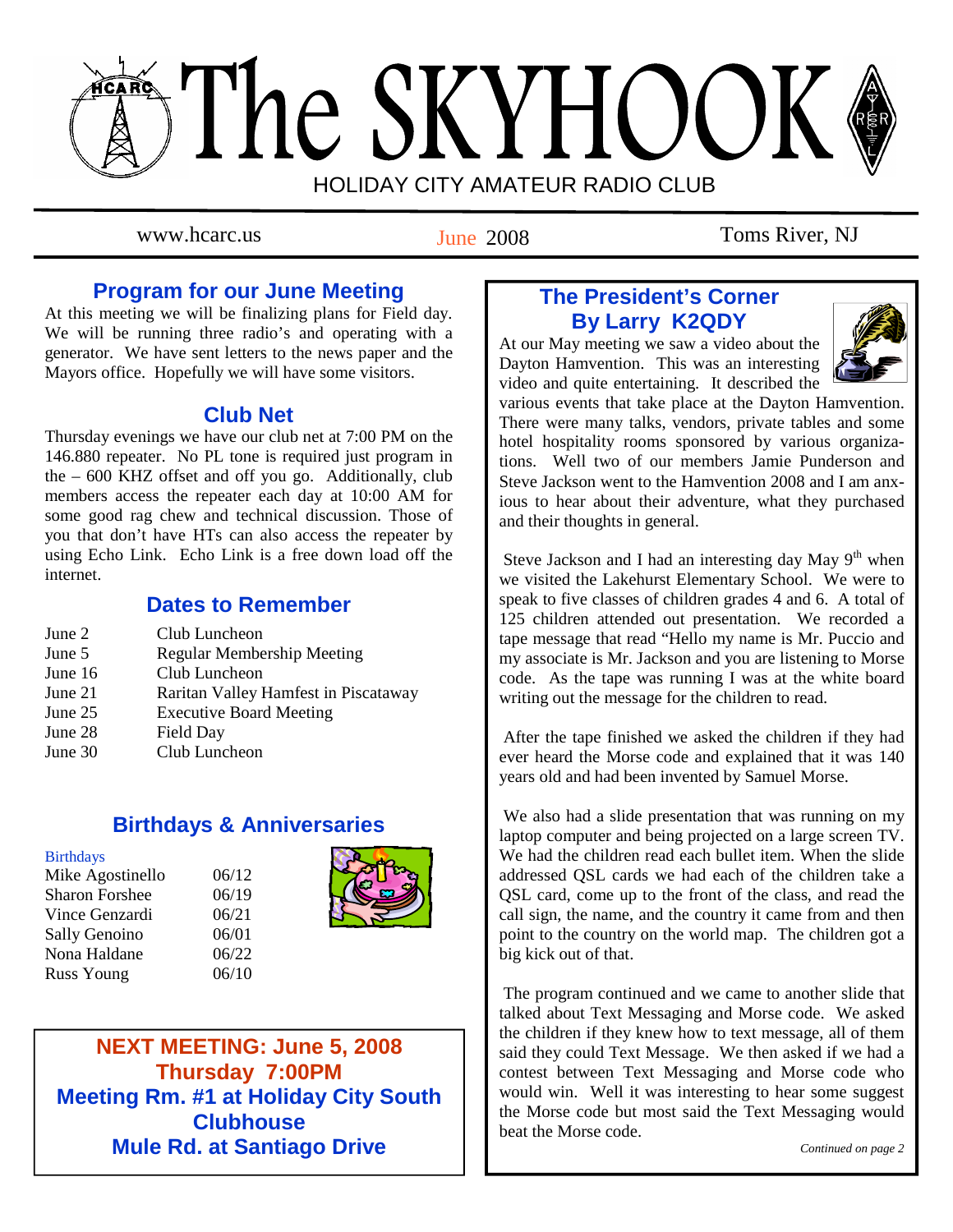#### *Continued from page 1.*

Having previously set up a schedule with one of the teachers who had a cell phone we had a contest to send a message. The message read: "This is a speed test of 140 year old Morse code and text messaging. Who will win?" Well one of the children held the message up for the teacher to read and I had the message in front of me on a desk where we had an MFJ keyer and Bencher paddle. 1, 2, 3 go and the test was on. There I was sending dots and dashes while the teacher was typing the letters into the cell phone. A few seconds later I announced I was finished. The teacher said "I only got five words typed in." Steve then read the message and the children were amazed. One of the children said "I can do it much faster" so we ran the test again, this time the young lady got to the sixth word before I said I had completed the message. We did this with each class with the same results and each time the children had a good time.

 After the speed test we had the children listen to a few letters, A, N, D, G, and O. This practice took about five minutes and they memorized each letter. We had one child come up to the board and write the letters as the other children shouted them out. We spelled the word And, Dog, Good, Nod. This really amazed them and me as well. After that we had them come up to the desk and showed them an old straight key, a bug and the paddles. The children pushed the paddles and made some letters.

 The entire day, from 8:00 AM until 2:00 PM, went very fast and we all had a good time. The children wrote us thank you letters that I will read to you at the meeting. This was a very rewarding adventure for Steve and me. All of the children asked if we could come back next year and teach them more about Ham Radio and the Morris code.

Field Day is coming up quickly, June  $28<sup>th</sup>$ . The club will be setting up at 9:00 AM at the park with operation commencing at 2:00 PM. Ed Picciuti has been busy sending announcements to the media and also to Mayor Jason Verrano's office. There will be three transmitters operating and the antennas will be G5RV dipoles. Bob Forshee will be operating from his pickup truck while the other two transmitters will be placed under the gazebo as in the past. We will be operating as Class 3A and will be generator powered. We will be using a software logging program that Steve Jackson has suggested. The program is very simple to use and only requires the station contacted call sign and their location to be entered. The program will identify dupes and will alert the operator before it is entered. It also has provision for putting up a picture of the US and Canada and as contacts are entered into the program a mark is placed on the map as to where the station contacted is located. This program should make the logging job much easier.

 Well that's all for this month's column and I am looking forward to seeing you at our June  $5<sup>th</sup>$  2008 meeting.

 73 Larry K2QDY

#### *Our VE Crew*

John W2LKS, Murray KD2IN, Bill AC2F, John K2JWH, Ed W1EAP, Larry K2QDY, Jamie W2QO, John KQ4WR, Jack KC2FS, Stan KB2PD Steve N2WLH, Kevin W2FA Ed WA2NDA.

#### **CLUB COMMITTEES**

*Refreshments:* Ray KC2GKN John K2WJH, Carl W2PTZ *www.hcarc.us Webmaster*: Steve N2WLH, Kevin W2FA *Publicity:* Ed W1EAP *Programs*: Bob KC2QMZ *Sunshine*: David WA2DJN *Event Food Committee*: Grace-Marie (K2QDY) *Field Day*: Larry K2QDY *VE Sessions*: Bill AC2F, Larry K2QDY plus the 'crew' *Skyhook*: Larry K2QDY *Funds Raising*: Irv N2BHS *Membership*: Bill AC2F

#### HOLIDAY CITY AMATEUR RADIO CLUB Toms River, New Jersey

Web Site www.hcarc.us

President Larry Puccio K2QDY 732 349-2950 Vice President Ed Picciuti W1EAP 732 736-0955 Secretary Norm Smith W2PXE 732 920-5423 Treasurer Joe Militano KC2QLA 732 657-7092 Executive Board Don Smith W2III 732 505-4821 Executive Board Lee Kissel WA2JWR 732 244-6074 Executive Board Bill Haldane AC2F 732 240-7064 Executive Board Ray Lauterbach KC2GKN 732 244-8176 W2HC Trustee Don Smith W2III 732 505-4821

Membership is open to all interested persons. Ham license is not required. Dues are \$20.00 per year, payable Jan. 1st . Members joining during the year will have the dues prorated. Family membership \$10.00

Meetings are held on the first Thursday of every month, at 7:00 pm. Location: Meeting Room #1 in the Holiday City South Clubhouse. Directions: Go to Mule Rd. and to the corner of Santiago Drive. Turn into Santiago Dr., then into the parking lot in front of the pool. Enter bldg. on right.

------------------------------------------ The SKYHOOK is published monthly. Editor and Publisher: Larry Puccio K2QDY phone: 732 349-2950 E-mail lpuccio1@comcast.net<br>Send all newsletter items to: Larry Puccio 22 Sabinas Street Larry Puccio 22 Sabinas Street Toms River, NJ 08757-6445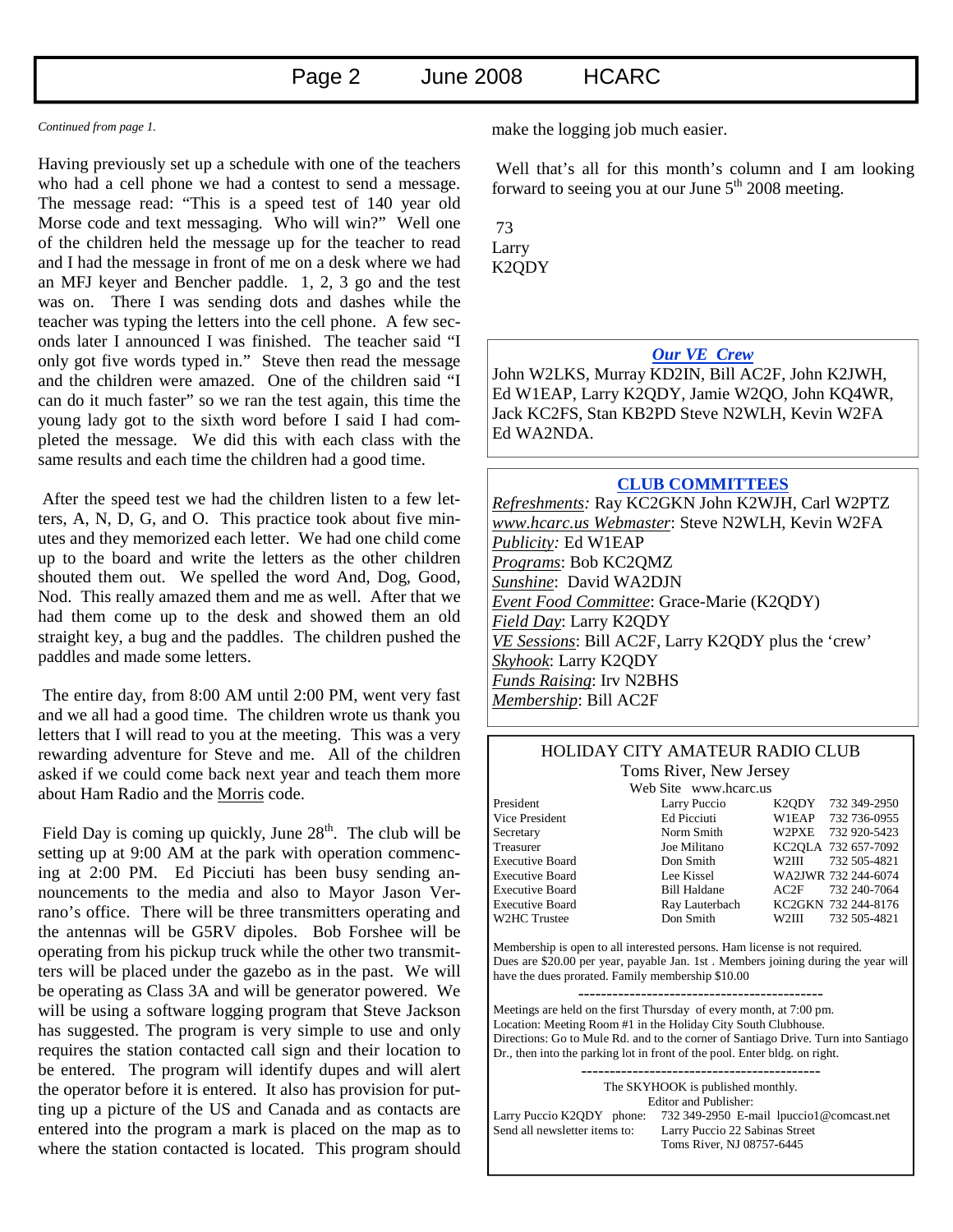## **Hows DX By Russ Young WA2VQV**

Here's the DX worked from April 14th to May 13th, 2008:

Russ WA2VQV worked the following:

ON 30 METERS CW: F5CWU France, GB6MD (Marconi Day) England, HB2008CT Switzerland, OE2008BZL Austria, OM3PA Slovakia, TF/LA9SN Iceland, XE83IARU Mexico, YO8OU Romania, ZB2FK Gibraltar.

ON 20 METERS CW: 4M5M Venezuela, 7X4AN Algeria, E73TW Bosnia, EA1DR Spain, EA8/DL5MW Canary Islands, FJ/DJ2VO St. Barthelemy, FM5BH, FM5LD Martinique, FS/K9EL French St. Martin, G6PZ England, MD0CCE Isle of Man, GW0UIZ Wales, HA7GN Hungary, HB0/DL2SBY Liechtenstein, IR3HST Italy, IR9GI Sicily, IS0HQJ Sardinia, P43E Aruba, SF0F Sweden, SV2HRT Greece, XE83IARU Mexico, YN4SU Nicaragua, YU5RA Serbia. .

ON 20 METERS PSK31: CO8LY Cuba, HR2/LU1DY Honduras.

ON 17 METERS CW: FJ/DJ2VO St.Barthelemy, XE83IARU Mexico,

Bill, AC2F, worked the following:

ON 20 METERS SSB: 5N8NDP Nigeria, 5P5DX Denmark, 8R1K GUYANA, BA4RF China, D44AC Cape Verde, E74EBL Bosnia, EA8CDI Canary Islands, ES7FQ Estonia, FY5FY French Guiana, G6PZ England, HQ2W Honduras, J37K Grenada, KP2TM U.S. Virgin Islands, LA5MIA Norway, AY8A, LT1F, LU1NDC, LU3CT, LU5H, LV6D Argentina, LY2ZZ Lithuania, MD/K3PLV Isle of Man, OM3RM Slovenia, OS8A Belgium, PJ2T Curacao, RA0QD Asiatic Russia, S56P, S57AL Slovenia, TO5A Martinique, TI8M Costa Rica, TO5RZ St. Barthelemy, TX5C Clipperton Island, PP5JD, PR7AA, PR8ZX, PS2T, PW2D, PX2E, PX2T, PY2YU, ZX5D Brazil, V48M St.Kitts & Nevis & ZP2R Paraguay.

#### Joe, KC2QLA

Joe's radio was out of commission for three weeks this time.

5/14 LU1FDU 14.250 SSB ARGENTINA.

 Larry, K2QDY, worked the following: ON 40 METERS CW: SP3LPG Poland.

ON 30 METERS CW: CM6CAC Cuba, E73TW Bosnia,

FM/I2GPT Martinique, G3SWH England, VK6HD Australia, VP9KF Bermuda.

 ON 20 METERS CW: 7X4AN Algeria, IM0/IK0FMB Sardinia, SV2DFA Greece, ZP6CW Paraguay.

ON 20 METERS SSB: 6V7K Senegal, CN8ZG Morocco, EI0CL Ireland, HH4/AF4Z Haiti, IW6DRG Italy, OK1CF Czech Republic.

Not bad considering the low sun spots (or absence of them) !

73 es gud DX de Russ, WA2VQV

The following is from the ARRL DX bulletin Letter

For those members interested in DX there is plenty of opportunity. Although the sun spot cycle is still in the depths of despair there is still plenty of DX to be had. As you can see from Russ's column some of the club members have been able to work some interesting stations. The following is also available. Just listen!

EAST MALAYSIA, 9M6. Lee, DS4NMJ is QRV as 9M6/KE5CNK from Kota Kinabalu, IOTA OC-088, for three months while on a short business trip. Activity is on 80 to 10 meters during his spare time. QSL to home call.

 SARDINIA, IS0. Rolf, DL6ZFG will be QRV as IS0/ DL6ZFG from May 26 to June 10. Activity is mostly on the HF bands using CW, SSB, RTTY and PSK when time is available. QSL to home call.

 EAST KIRIBATI, T32. Haru, JA1XGI will be QRV as T32XG from May 27 to June 3. Activity will be on 40 to 15 meters using CW, SSB and various digital modes. OSL to home call.

 UGANDA, 5X. Franz, DC7NF is QRV as 5X7FN until the end of June. Activity is mainly on 40 and 20 meters using SSB and generally around 1700 to 2100z. QSL to home call.

 CHINA, BY. Look for special event stations BT1OB, BT1OJ, BT1OH, BT1OY and BT1ON to be QRV from May 18 to September 17 in celebration of the 2008 Beijing Olympic Games. The last letter of each call sign corresponds to the color in Chinese of each of the rings of the Olympic flag. QSL via BA4EG.

 MOZAMBIQUE, C9. Rodrigo, C91R is QRV until August 1. QSL via CT1BXT.